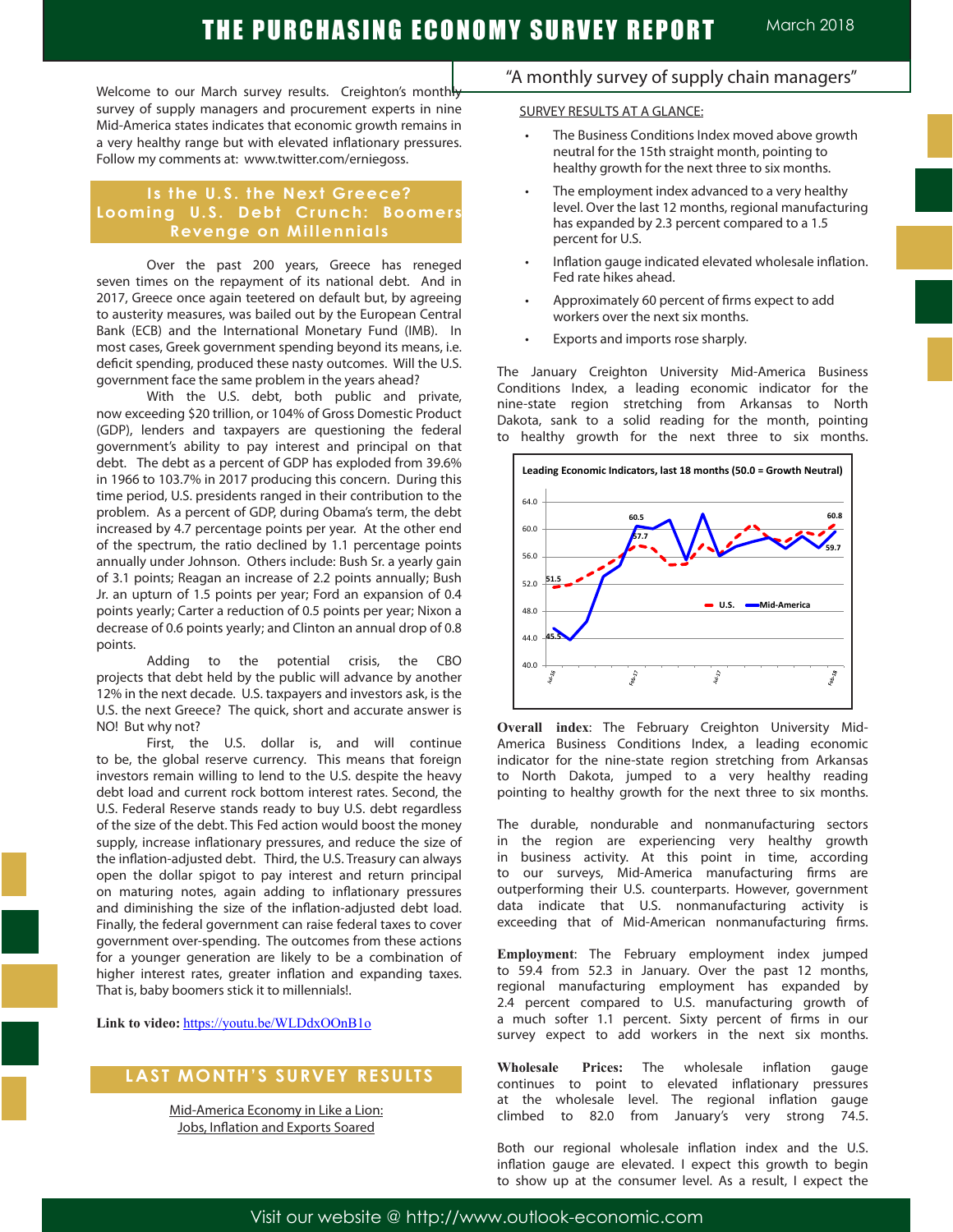Federal Reserve's interest rate setting committee to raise short-term interest rates by one-quarter of one percentage point (25 basis points) at its next meeting on March 21.

**Confidence**: Looking ahead six months, economic optimism, as captured by the February Business Confidence dipped to strong 74.5 from January's 80.5. Healthy profit growth, still low interest rates, and the recently passed tax reform package pushed business confidence into a range indicating vigorous business confidence.

**Inventories:** The February inventory index indicated that businesses expanded supplies of raw materials and supplies, and at a faster pace than in January. The regional inventory index for February rose to 56.7 from January's 55.6. .

**Trade:** The regional new export orders index zoomed to 64.6 from 58.1 in January, and the import index climbed to 59.3 from January's 53.9. A cheap U.S. dollar making U.S. goods more competitively priced abroad, and growth among U.S. trading partners, boosted regional exports while regional economic growth boosted purchases from abroad.

**Other components:** Components of the February Business Conditions Index were new orders at 61.7, down from 67.4 in January; the production or sales index fell to a strong 64.4 from January's 68.2; and delivery speed of raw materials and supplies rose to 56.4 from last month's 43.5.

The Creighton Economic Forecasting Group has conducted the monthly survey of supply managers in nine states since 1994 to produce leading economic indicators of the Mid-America economy. States included in the survey are Arkansas, Iowa, Kansas, Minnesota, Missouri, Nebraska, North Dakota, Oklahoma and South Dakota.

The forecasting group's overall index, referred to as the Business Conditions Index, ranges between 0 and 100. An index greater than 50 indicates an expansionary economy over the course of the next three to six months. The Business Conditions Index is a mathematical average of indices for new orders, production or sales, employment, inventories and delivery lead time. This is the same methodology, used since 1931 by the Institute for Supply Management, formerly the National Association of Purchasing Management.

#### **MID-AMERICA STATES**

#### ARKANSAS

The February Business Conditions Index for Arkansas advanced to 55.4 from January's 50.0. Components of the index from the monthly survey of supply managers were new orders at 53.4, production or sales at 65.4, delivery lead time at 47.9, inventories at 59.1, and employment at 51.2. Average hourly earnings for Arkansas private-sector workers expanded by a solid 2.9 percent over the past 12 months. Nondurable manufacturing in the state is growing at a very strong pace while Arkansas durable goods producers continue to expand at a slow rate.

#### IOWA

The February Business Conditions Index for Iowa climbed to a very healthy 59.4 from 58.0 in January. Components of the overall index from the monthly survey of supply managers were new orders at 61.5, production or sales at 63.8, delivery lead time at 56.4, employment at 59.1, and inventories at 56.1. Average hourly earnings for Iowa private-sector workers expanded by a tepid 1.2 percent over the past 12 months. Nondurable manufacturing in the state is growing at very strong pace and Iowa durable

"A monthly survey of supply chain managers"

goods producers continue to expand at an equally healthy rate.

#### KANSAS

The Kansas Business Conditions Index for February advanced to 62.4 from December's strong 59.6. Components of the leading economic indicator from the monthly survey of supply managers were new orders at 64.7, production or sales at 66.6, delivery lead time at 59.7, employment at 62.1, and inventories at 59.0. Average hourly earnings for Kansas private-sector workers expanded by a tepid 1.6 percent over the past 12 months. Both nondurable manufacturing and durable goods producers in the state are expanding at a very slow pace.

#### MINNESOTA

The February Business Conditions Index for Minnesota expanded to a healthy 57.6 from January's 55.8. Components of the overall February index from the monthly survey of supply managers were new orders at 62.2, production or sales at 59.8, delivery lead time at 51.8, inventories at 52.1, and employment at 62.2. Average hourly earnings for Minnesota private-sector workers expanded by a solid 3.2 percent over the past 12 months. Both nondurable and durable goods firms in the state are growing a steady pace.

#### MISSOURI

The February Business Conditions Index for Missouri climbed to 58.0 from 53.6 in January. Components of the overall index from the survey of supply managers were new orders at 61.9, production or sales at 58.2, delivery lead time at 50.0, inventories at 58.8, and employment at 61.1. Average hourly earnings for Missouri private sector-workers expanded by a very healthy 4.5 percent over the past 12 months. Durable goods manufacturers are expanding at a very strong rate while nondurable goods producers are growing at a slower, but positive pace.

#### NEBRASKA

The February Business Conditions Index for Nebraska rose to 58.3 from 53.7 in January. Components of the index from the monthly survey of supply managers were new orders at 58.1, production or sales at 65.5, delivery lead time at 58.8, inventories at 53.1, and employment at 55.8. Average hourly earnings for Nebraska private-sector workers expanded by a very healthy 5.4 percent over the past 12 months. Nondurable goods manufacturers are expanding at a very healthy rate while durable goods producers are experiencing pullbacks in economic activity.

#### NORTH DAKOTA

The Business Conditions Index for North Dakota climbed above growth neutral for February. The overall index from a survey of supply managers climbed to 53.3 from 49.6 in January. Components of the overall index were new orders at 54.6, production or sales at 51.7, delivery lead time at 58.3, employment at 57.8, and inventories at 43.9. "Average hourly earnings for North Dakota private-sector workers expanded by a solid 2.7 percent over the past 12 months. Both durable and nondurable goods manufacturers in the state are expanding at a slow, but positive pace," said Goss.

#### **OKLAHOMA**

Boosted by higher oil prices, Oklahoma's Business Conditions Index has remained above the 50.0 threshold for the last seven months. The overall index from a monthly survey of supply managers improved to 60.5 from January's 57.8. Components of the overall February index were new orders at 62.7, production or sales at 64.8, delivery lead time at 57.6, inventories at 57.2, and employment at 60.2. "Average hourly earnings for Oklahoma private-sector workers expanded by a solid 3.3 percent over the past 12 months. Durable goods manufacturers in the states are expanding at a brisk pace while nondurable goods producers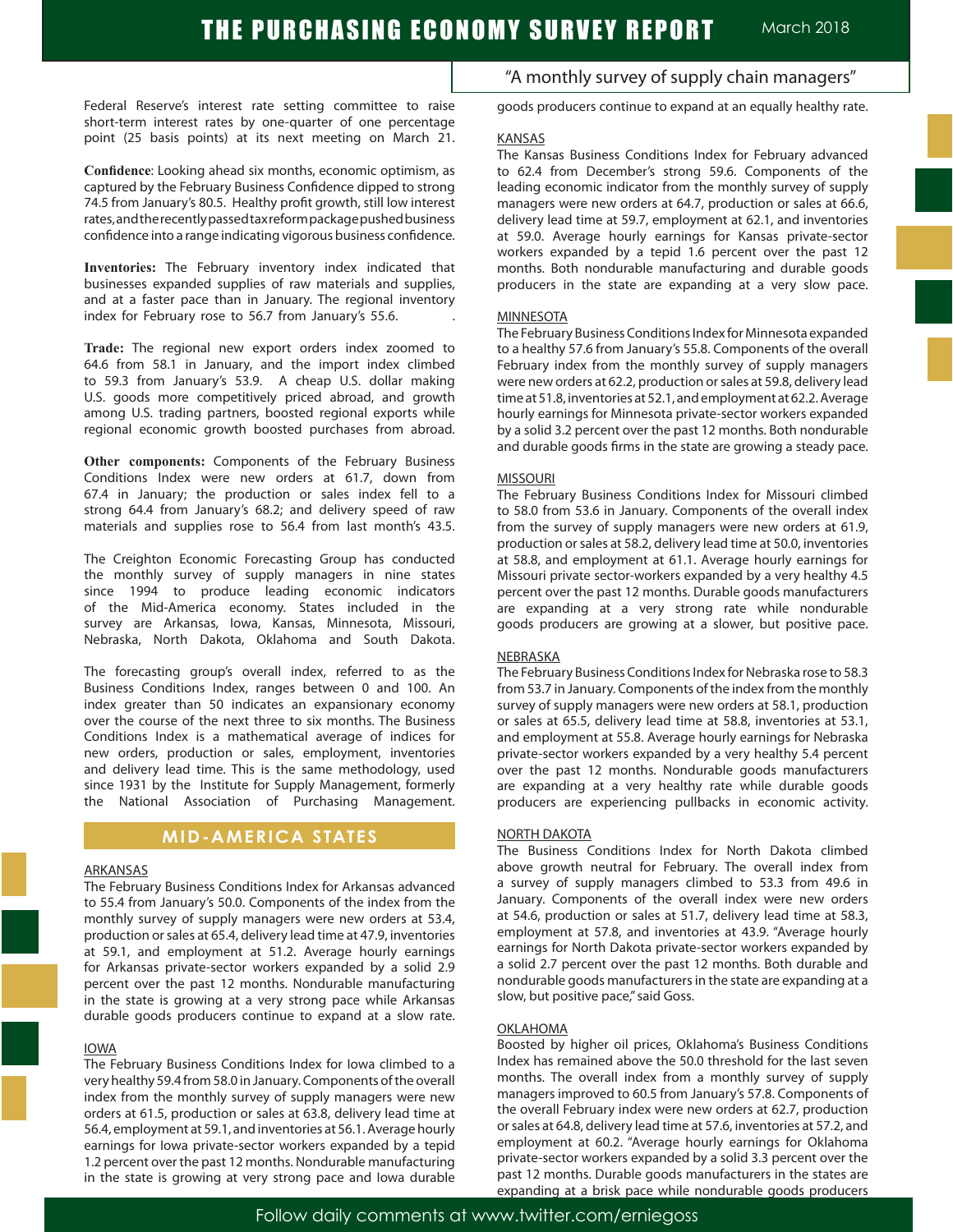"A monthly survey of supply chain managers"

are experiencing pullbacks in economic activity," said Goss.

#### SOUTH DAKOTA

The February Business Conditions Index for South Dakota slipped to a solid 56.6 from 56.8 in January. Components of the overall index from the February survey of supply managers in the state were new orders at 59.4, production or sales at 61.9, delivery lead time at 50.2, inventories at 54.2, and employment at 57.1. "Average hourly earnings for South Dakota privatesector workers improved by a tepid 1.3 percent over the past 12 months. Both durable and nondurable goods producers in the state are expanding at a healthy pace," said Goss.



# **THE BULLISH NEWS**

- U.S. home prices rose 7.0% in December from one year earlier. This reflects supply constraints and an almost severe shortage of homes for sale in certain many parts of the nation. Growth in home prices cannot continue to outstrip income growth by such huge margins. A bubble for sure.
- According to the U.S. BLS, the nation added 313,000 jobs in February.



# **THE BEARISH NEWS**

- The U.S. trade deficit rose to a 10-year high for January 2018 driven by imports. (note: a larger trade deficit is a by-product of an expanding U.S. economy).
- According to the U.S. Census Bureau, retail sales for January 2018 fell 0.3% from December. Over the 12 months, retail sales expanded by a low 3.6%.

# **WHAT TO WATCH**

- **Inflation, Inflation, Inflation: The Bureau of Labor** Statistics will release the inflation gauge for March on April 11. An annualized increase above 2.5% will be bearish for bond prices (rising yields, falling prices).
- **Wage Growth: On April 6, the U.S. Bureau of Economic** Analysis releases its March jobs report. Focus on the wage growth number. Year-over-year growth over 2.8% will be viewed as a signal of budding inflation with higher interest rates to follow.
- **Home Price:** On the last Tuesday of the month, March 27. S&P Corelogic will release its Case-Shiller home price index for January. Home prices have been rising by over 5.0% (annualized) since November 2015. Air will continue to inflate this bubble with a dearth of U.S. housing.

# **Goss Eggs (Recent Dumb Economic Moves)**

 • President Trump's decision to place tariffs of 25% and 10% on imported steel and aluminum, respectively could almost undo all of his otherwise stellar economic actions. The good from tariffs: a positive for wages, salaries, and profits for steel and aluminum companies. The bad and ugly: invites retaliation and potential trade wars; increases costs for steel and aluminum users reducing their wages, and profits, while increasing their prices; tends to raise U.S. inflation and interest rates; in the end, this action will actually raise the U.S. trade deficit as a share of GDP. This represents the worst presidential economic policy action since Nixon's wage and price controls almost 50 years ago.

Survey results for December will be released on the first business day of next month, April 2.

Follow Goss on twitter at http://twitter.com/erniegoss For historical data and forecasts visit our website at: http://www2.creighton.edu/business/economicoutlook/